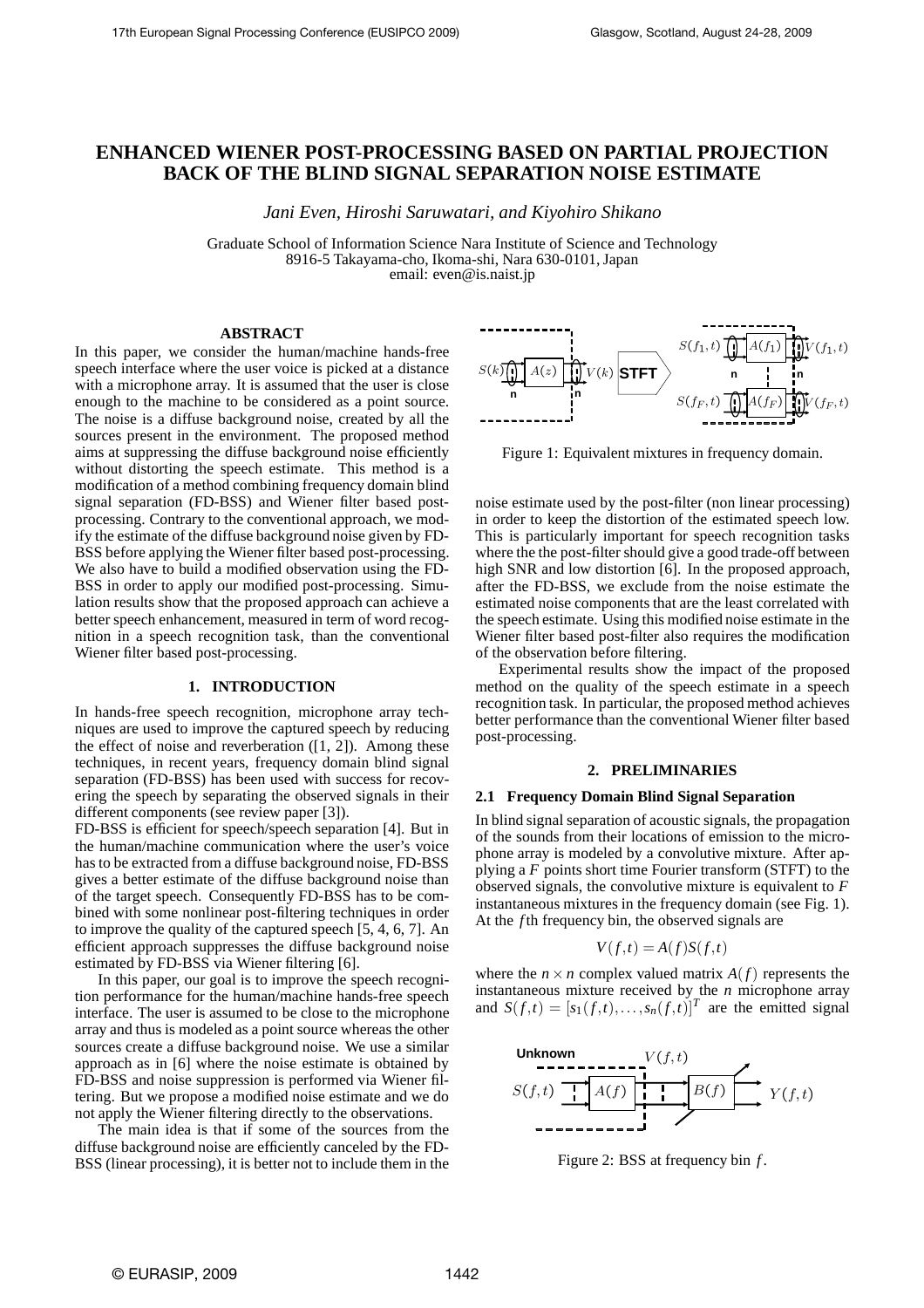components at the *f* th frequency bin. *t* denotes the frame index.

In each frequency bin, the blind estimation of the emitted signal components is possible using BSS [8]. The estimates  $Y(f,t) = [y_1(f,t),...,y_n(f,t)]^T$  are obtained by applying an unmixing matrices  $B(f)$  to the observed signals (see Fig.2)

$$
Y(f,t) = B(f)X(f,t) = B(f)A(f)S(f,t).
$$
 (1)

If the components of  $S(f,t)$  are statistically independent (and at most one is Gaussian) then it is possible to recover the components of  $S(f,t)$  up to scale and permutation indeterminacy by finding the separation matrix  $B(f)$  such that the components of  $Y(f,t)$  are statistically independent [9]. Namely  $B(f)$  is such that

$$
Y(f,t) = P(f)\Lambda(f)S(f,t)
$$

where  $P(f)$  is a  $n \times n$  permutation matrix and  $\Lambda(f)$  is a diagonal  $n \times n$  matrix.

Consequently several FD-BSS methods adapt the matrices  $B(f)$  in order to minimize a cost function measuring the statistical independence of the components of the estimates  $Y(f,t)$  (see [3]).

Because of the unknown order of the estimated components  $y_i(f,t)$ , in order to achieve separation in the time domain , it is necessary to match the components from the same signal in all the frequency bin before transforming back the signals in time. This is referred to as *permutation resolution*. After resolving the permutation, the estimated signals are still filtered by an indeterminate filter because of the scaling indeterminacy  $\Lambda(f)$ . A solution is to *project back* the estimated signals to the microphone array [10]. The projection back of the *i*th estimate is a *n* component signal defined by

$$
Z_i(f,t) = B(f)^{-1}D_iY(f,t)
$$

where  $D_i$  is a matrix having only one non null entry  $d_{ii} =$ 1. If we assume perfect separation  $B(f)A(f) = P(f)\Lambda(f)$ and the estimated signal is  $s_j(f,t)$  then  $P(f)$  is such that *P*(*f*)<sup>-1</sup>*D*<sub>*i</sub>P*(*f*) = *D*<sub>1</sub> and *Z*<sub>*i*</sub>(*f*,*t*) = *A*(*f*,*t*)<sup>(:,*j*)</sup>*s*<sub>*j*</sub>(*f*,*t*) where</sub>  $A(f,t)^{(:,j)}$  is the *j*<sup>th</sup> column of  $A(f,t)$ . Namely  $Z_i(f,t)$  is equal to the contribution of the *j*th estimated signal at the microphone array because the projection back replaces the indeterminate filtering of the estimated signal by the estimate of the room impulse response between the location of the *j*th signal and the microphone array (represented by  $A(f,t)^{(:,j)}$ ). Note that the observation is the sum of all the projected back components  $X(f,t) = \sum_{i=1}^{n} Z_i(f,t)$ .

## **3. PROPOSED METHOD**

The block diagram in Fig 3 shows the proposed processing in the frequency domain. The different blocks are explained in the following sections.

#### **3.1 Speech and Diffuse Background Noise Blind Separation**

In [11], the authors showed that for speech/speech separation (cocktail party model) FD-BSS is equivalent to a set of adaptive null beamformers (ANBF) each having its null toward different speakers. Thus the separation is achieved because FD-BSS is able to cancel the speeches that are point sources.

In our case, FD-BSS gives a good estimate of the diffuse background noise by placing a null in the direction of the speech. But it is not possible to get a good speech estimate since with a limited number of microphones it is not possible to cancel the diffuse background noise [12].

Another problem of the separation of speech and diffuse background noise is the permutation resolution. The methods developed for the speech/speech separation are often not efficient for the case of speech in diffuse background noise [13]. Here, in order to find the speech component in each of the frequency bin, we rely on the fact that the speech distribution is spikier than that of the diffuse background noise. To measure the 'spikedness' of the distribution, we determine the scale parameter  $\alpha_i(f)$  of the exponential distribution that fits the distribution of the modulus of the  $y_i(f, t)$ . The maximum likelihood estimate of this parameter is  $\alpha_i(f) = (\mathscr{E}\{|y_i(f,t)|\})^{-1}$ . The component with the largest parameter is selected as the target speech (for details see [13]). After this first step of permutation resolution, we assume that the components are permuted such that  $y_1(f,t)$ is the speech component in the *f* th bin.

#### **3.2 Modified Noise Estimate and Modified Observation**

Assuming that the FD-BSS method achieved the best possible separation, the estimated noise components  $y_2(f,t),\cdots,y_n(f,t)$  contain no speech however the speech estimate  $y_1(f,t)$  is still contaminated by the noise.

The noise estimate for the conventional Wiener filter based post-processing is obtained by projecting back the *n*−1 components  $y_2(f,t)$ , ···,  $y_n(f,t)$  to the microphone array [6]. But in our approach we do not project back the *n*−1 noise components.

The noise estimate is composed of several components and these components may contribute at different levels in the noise still present in the speech estimate. In particular some of these estimated noise components may have a very small contribution in the noise contaminating the speech estimate. Meaning that FD-BSS suppressed some part of the diffuse background noise (the diffuse background noise may contain contributions of point sources for example). In such case, we propose to exclude these components from the noise estimate used by the Wiener filter post-processing. The reason is that it is better in term of speech distortion to suppress these components with the FD-BSS filter that is linear than with the nonlinear post-processing.

To determine the noise components that have few contribution in the noise contaminating the speech estimate, we compute the correlation between the speech estimate  $y_1(f,t)$ and the other components  $y_2(f,t),\cdots,y_n(f,t)$ . This correlation is denoted by  $C_i = \mathscr{E} \{ y_1(f,t) y_i(f,t) \}$  (where  $\mathscr{E} \{\cdot\}$  is the expectation operator and ∗ the complex conjugate).

The noise components are sorted according to the absolute value of these correlations. In the remainder, the components are permuted such that  $C_2 > \cdots > C_n$ . The *p* components with smallest correlation are not projected back (see the  $p$  components set to 0 in Fig. 3).

Thus the noise estimate  $X_N(f,t)$  is only composed of the projection back of  $y_2(f,t),\cdots,y_{n-p}(f,t)$ 

$$
X_N(f,t) = B(f)^{-1}D_NY(f,t) = \sum_{i=2}^{n-p} Z_i(f,t)
$$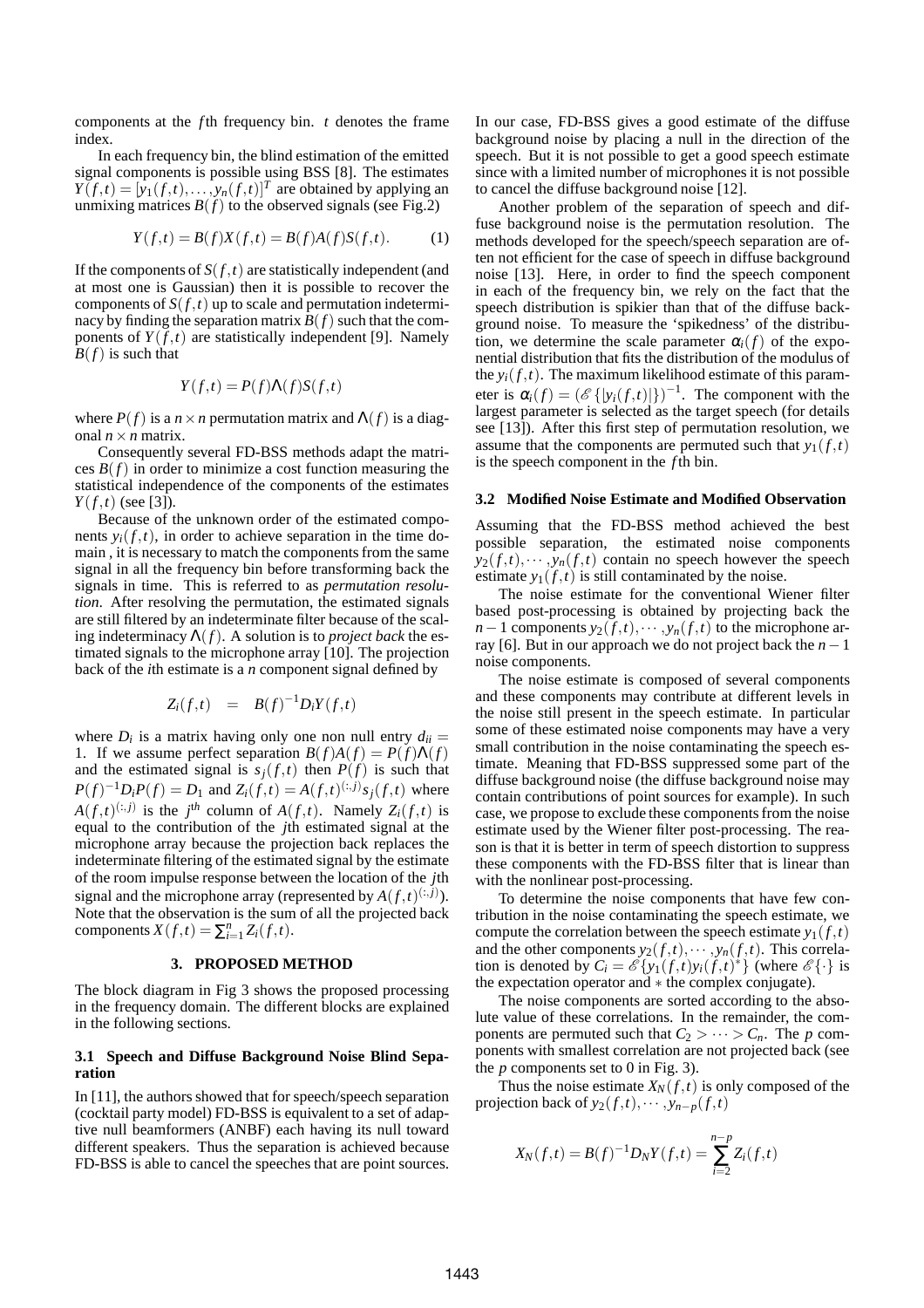

Figure 3: Overview of the method.

where  $D_N$  is a matrix selecting  $y_2(f,t), \cdots, y_{n-p}(f,t)$  (the *Noise PB* block in Fig. 3).

Since the last *p* components are not projected back the Wiener filtering has to be applied to the modified observation  $X_O(f,t)$  obtained by projecting back all the components except these *p* last ones

$$
X_O(f,t) = B(f)^{-1}D_OY(f,t) = \sum_{i=1}^{n-p} Z_i(f,t)
$$

where  $D<sub>O</sub>$  is a matrix selecting  $y_1(f,t), y_2(f,t), \cdots, y_{n-p}(f,t)$  (the *Mod obs PB* block in Fig. 3).

#### **3.3 Wiener post-filter and delay and sum beamformer**

The modified noise estimate  $X_N(f,t)$  and the modified observation  $X_O(f,t)$  both have *n* components. The Wiener filtering is applied component wise and the Wiener gain for the *i*th component is

$$
G^{(i)}(f,t) = \frac{|\widehat{X}_O^{(i)}(f,t)|^2}{|\widehat{X}_O^{(i)}(f,t)|^2 + \gamma |\widehat{X}_N^{(i)}(f,t)|^2}
$$

where the subscript (*i*) denotes the *i*th component and  $\gamma$  is a parameter controlling the noise reduction. The *i*th component of the filtered target speech is

$$
\widehat{S}^{(i)}(f,t) \quad = \quad \sqrt{G^{(i)}(f,t)|\widehat{X}_O^{(i)}(f,t)|^2} \frac{\widehat{X}_O^{(i)}(f,t)}{|\widehat{X}_O^{(i)}(f,t)|}.
$$

finally the *n* components of the Wiener filtered speech estimate are merged into one by applying a delay and sum (DS) beamformer in the direction  $\theta_{target}$  of the target speech  $\widehat{S}(f,t) = \sum_{i=1}^{n} G_{DS}^{(i)}$  $\frac{d^{(i)}}{\mathrm{DS}\theta}(f,t)\widehat{S}^{(i)}(f,t)$  where  $G^{(i)}_{\mathrm{DS}}$  $\frac{d^{(t)}}{\log \theta}(f,t)$  the gain of the DS beamformer at the *i*th microphone (the target DOA is estimated during the permutation resolution step after the speech components are found).

#### **4. EXPERIMENTAL RESULTS**

To demonstrate the effectiveness of the proposed postprocessing based on partial projection back, we compare it to the conventional Wiener filter based post-processing, to the FD-BSS with no post-processing and to a delay and sum beamformer (DS).

A four  $(n = 4)$  microphone array (inter microphone spacing of 2.15cm) was used to record a diffuse background noise

(a vacuum cleaner at two meters from the array and −60*<sup>o</sup>* ), the impulse responses at one meter from the array in front of the array and at an angle of 60*<sup>o</sup>* (see Fig. 4). The recorded noise is mixed with the convolution of the impulse response at an angle of 60*<sup>o</sup>* with a recorded fan noise. The SNR of this mixture is 0dB. Then this mixture of noises is mixed with the convolution of the impulse responses and a clean speech (100 signals from the JNAS database of Japanese sentences [14]). A second set of data is obtain by mixing only the diffuse background noise with the filtered speeches. The first data set is referred to by 'fan' whereas the second is referred to by 'no fan'. The SNR values between noise and speech are adjusted to be the same for both datasets.

For the frequency domain processing, the short time Fourier transform uses a 512 point hamming window with 50% overlap. The separation is performed by 300 iterations of a BSS method with adaptation step of 0.1 divided by two every 100 iterations (the method is adapted from [15, 16]).

The proposed approach is tested with two modified noise estimates corresponding to  $p = 1$  and  $p = 2$ . The result are compared to the delay and sum beamformer in front of the array (DS), the FD-BSS with no post processing (BSS) and the conventional Wiener filter  $p = 0$  (note: the FD-BSS with no post processing can be seen as discarding all the noise components  $p = 3$ ). Several values of the coefficient  $\gamma$  of the Wiener filter were tested for each method:  $\gamma \in \{1, 5, 10, 15, 20, 25\}.$ 

Since our goal is speech recognition, a 20K-word Japanese dictation task from JNAS is used as performance measure. The word accuracy achieved by the recognizer is function of both the SNR and the amount of distortion of the speech estimate. The recognizer is JULIUS [17] using Phonetically Tied Mixture (PTM) model [18]. The open test set



Figure 4: Experimental setup.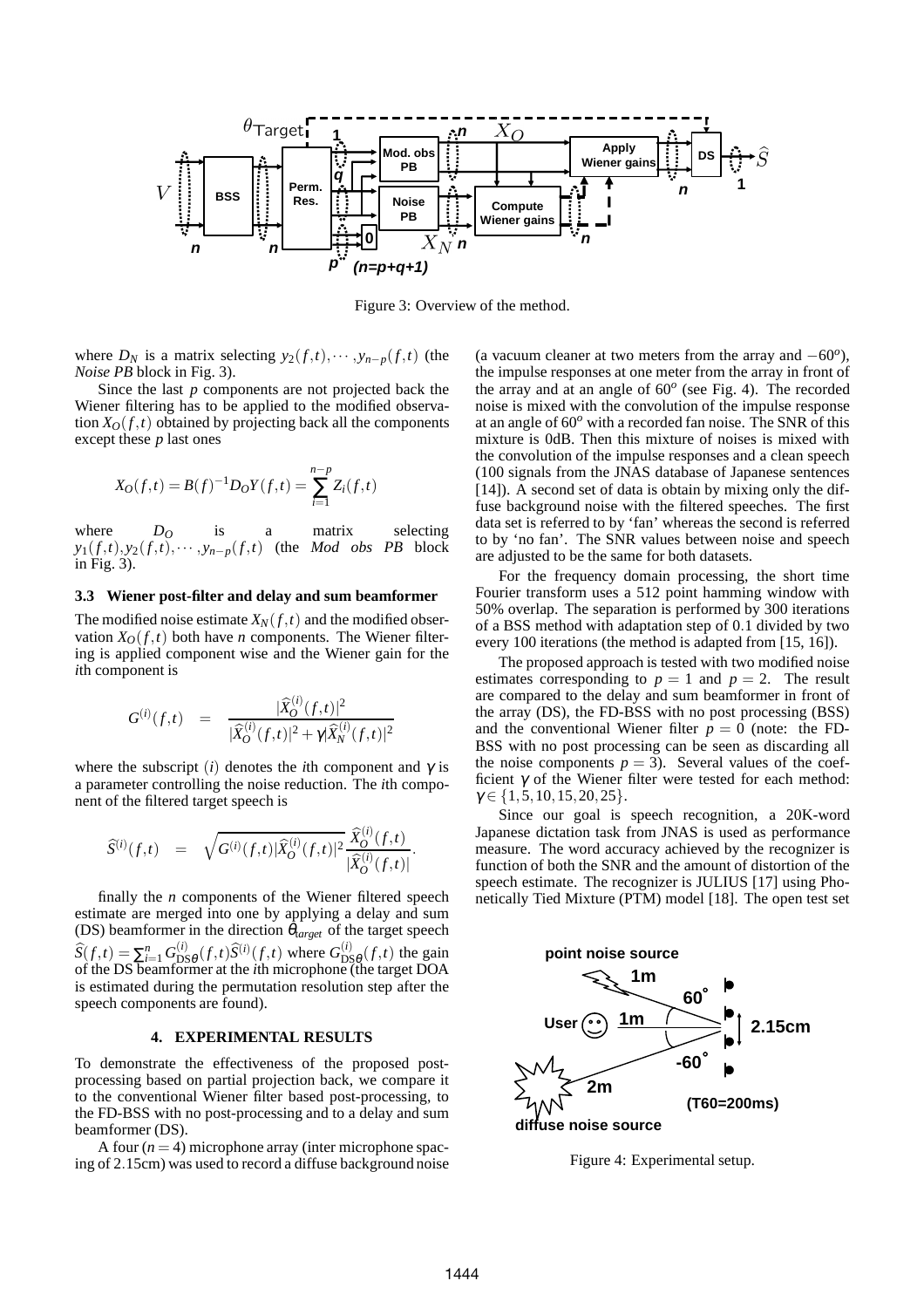| Table 1: System specifications. |                                |  |  |  |  |
|---------------------------------|--------------------------------|--|--|--|--|
| Sampling frequency              | 16 kHz                         |  |  |  |  |
| Frame length                    | $25 \text{ ms}$                |  |  |  |  |
| Frame period                    | 10 ms                          |  |  |  |  |
| Pre-emphasis                    | $1 - 0.97z^{-1}$               |  |  |  |  |
| Feature vectors                 | 12-order MFCC,                 |  |  |  |  |
|                                 | 12-order AMFCCs                |  |  |  |  |
|                                 | 1-order $\Delta E$             |  |  |  |  |
| <b>HMM</b>                      | PTM, 2000 states               |  |  |  |  |
| Training data                   | <b>Adult and Senior (JNAS)</b> |  |  |  |  |
| Test data                       | Adult and Senior female (JNAS) |  |  |  |  |

is composed of 100 utterances (female speakers). The conditions used in recognition are given in Table 1. The acoustic model is a clean model with super-imposed noise (office noise 25dB SNR).

Figure 5 shows the word accuracy achieved by the different methods on the two data sets ('fan' and 'nofan') for the different SNR values. For each case the result is the one obtain with the parameter  $\gamma$  giving the best word accuracy (also see first row of Table 2).

We can see that the performances are better for the 'fan' dataset that contains a point source in addition to the diffuse background noise. In particular for the lower SNRs (5dB and 10dB), the improvement of the word accuracy with the proposed method over the conventional method is better for the 'fan' dataset. This shows that if some components of the noise are canceled by the FD-BSS (the point source fan noise), modifying the noise estimate improves the performance. There is also a performance gain on the 'nofan' dataset showing that some of the noise components of the diffuse background noise contributed less to the noise contaminating the speech estimate given by FD-BSS. We can also notice that for  $p = 2$  the performance is better than for  $p = 1$ . Meaning that discarding more noise components lead to better results on these datasets. But we can also see that the nonlinear post-processing is necessary in all cases there is an improvement over the FD-BSS.

The effect of the coefficient  $\gamma$  is depicted in Fig. 6 (the three plots share same color scale). For the proposed postprocessing, like for the conventional Wiener filter there is a trade-off between SNR and distortion, the word accuracy is better with a larger  $\gamma$  at low SNR and a smaller  $\gamma$  at high SNR.

Table 2 shows the difference of word accuracy between the proposed method with  $p = 2$  and the conventional method  $p = 0$  for different choice of γ. The row 'best γ' is obtained by selecting for each method at each SNR the parameter  $\gamma$ from the list  $\{1,5,10,15,20,25\}$  that gives the best word accuracy. This row shows the improvement for the proposed method for  $p = 2$  over conventional method ( $p = 0$ ) in Fig. 5. The other rows show the improvement for fixed values of  $\gamma$ . Note that for larger  $\gamma$  there is no performance improvement on the 'fan' dataset as the proposed method perform best with small  $\gamma$  (see bottom of Fig. 6). This shows that at high SNR it is important to choose a smaller  $\gamma$  for the proposed method. We can also notice that for the 'nofan' dataset the performance difference is larger than for the 'fan' dataset at high SNR.



Figure 5: Word accuracy for different SNR values with the different methods.

#### **5. CONCLUSION**

In this paper, we consider the suppression of the diffuse background noise in the human/machine communication scenario. We proposed a modification of the noise estimation given by FD-BSS. This modification leads to a more efficient Wiener filter based post-processing of the speech estimate. Some experimental results showed that this approach increases the word accuracy in a dictation task.

## **REFERENCES**

- [1] L. Griffiths and C. Jim, "An alternative approach to linearly constrained adaptive beamforming," *IEEE Trans. Antennas Prapagation*, vol. AP-30, pp. 27–34, 1982.
- [2] S. Doclo, A. Spriet, and M. Moonen, "Efficient frequency-domain implementation of speech distortion